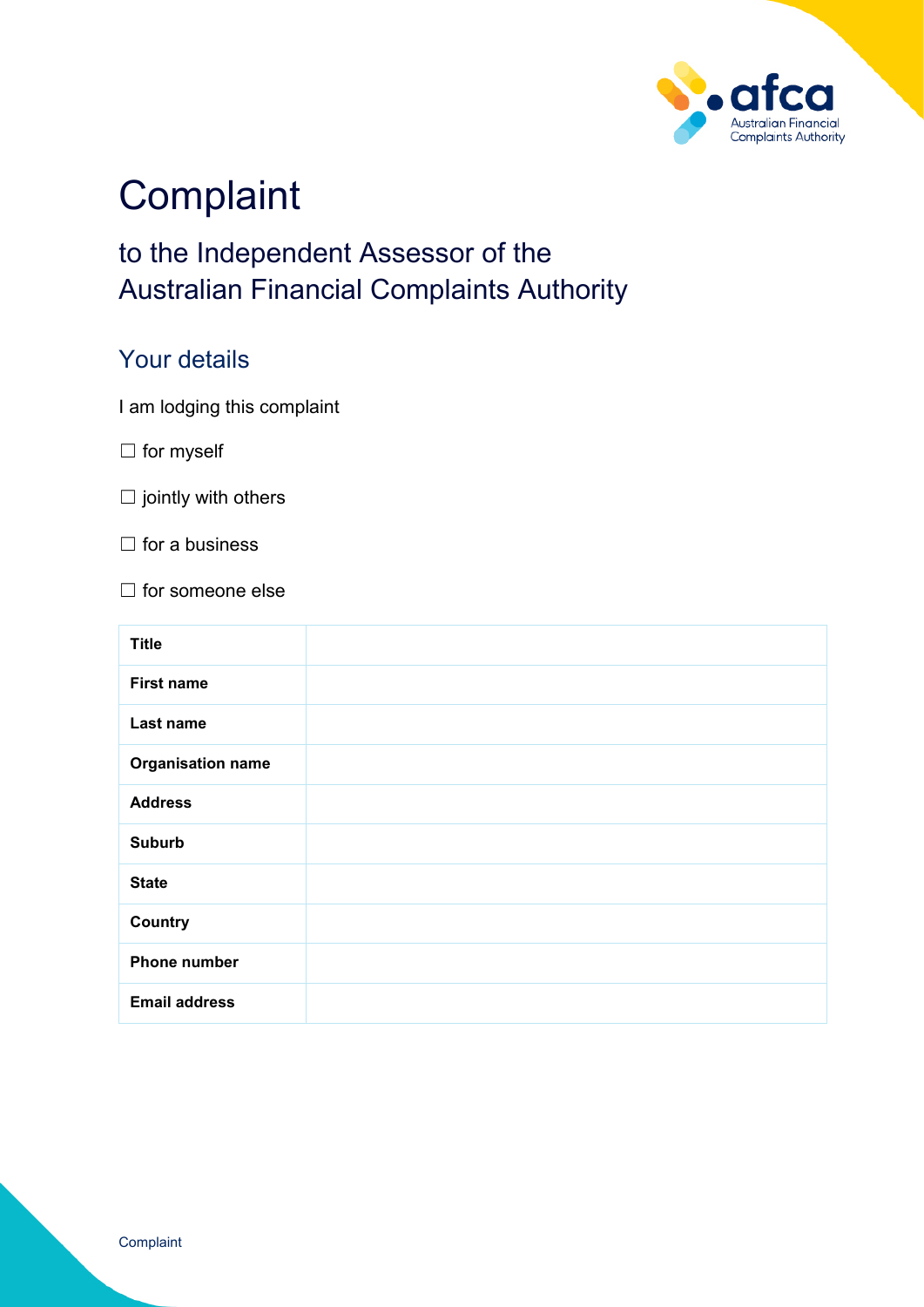## Your AFCA case numbers

AFCA case number (the dispute with the financial firm)

Is this case closed? □ Yes □ No

*The Independent Assessor cannot consider your complaint until the dispute case is closed, unless there are special circumstances.*

AFCA complaint case number (the CRef number)

*If you have not complained directly to AFCA, you need to do so first. You can lodge a complaint here <https://apps.afca.org.au/feedback>*

### Your complaint

Your complaint about AFCA's service